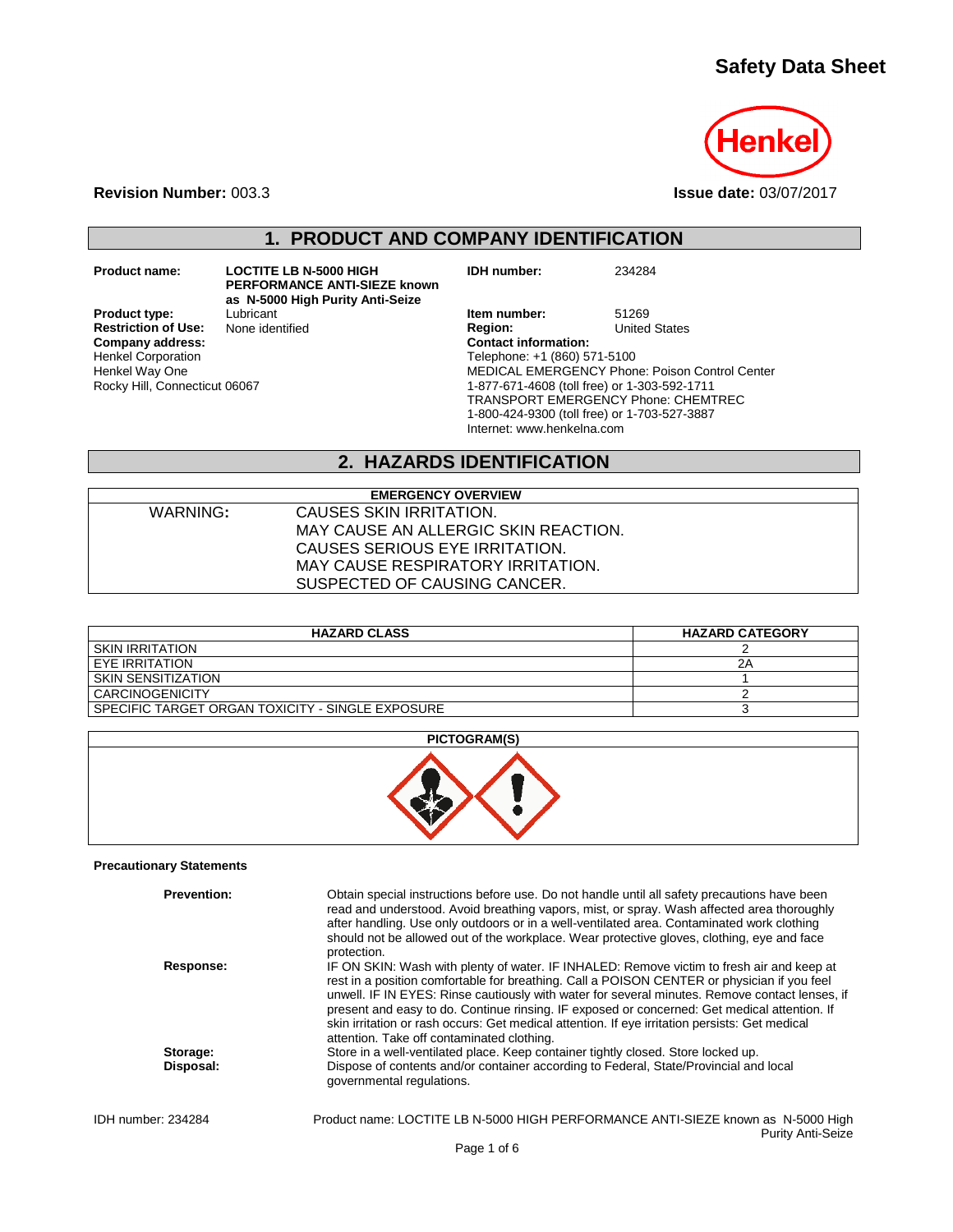Classification complies with OSHA Hazard Communication Standard (29 CFR 1910.1200) and is consistent with the provisions of the United Nations Globally Harmonized System of Classification and Labeling of Chemicals (GHS).

#### **See Section 11 for additional toxicological information.**

## **3. COMPOSITION / INFORMATION ON INGREDIENTS**

| <b>Hazardous Component(s)</b> | <b>CAS Number</b> | Percentage* |
|-------------------------------|-------------------|-------------|
| White Mineral Oil             | <b>Unknown</b>    | $50 - 60$   |
| Graphite                      | 7782-42-5         | $20 - 30$   |
| <b>Nickel</b>                 | 7440-02-0         | $10 - 20$   |
| Rheological additive          | Unknown           | $1 - 5$     |
| Butyl hydroxytoluene          | 128-37-0          | $0.1 -$     |

\* Exact percentages may vary or are trade secret. Concentration range is provided to assist users in providing appropriate protections.

|                                         | <b>4. FIRST AID MEASURES</b>                                                                                                                                                                                 |
|-----------------------------------------|--------------------------------------------------------------------------------------------------------------------------------------------------------------------------------------------------------------|
| Inhalation:                             | Move to fresh air. If symptoms develop and persist, get medical attention.                                                                                                                                   |
| Skin contact:                           | Remove contaminated clothing and footwear. Immediately flush skin with<br>plenty of water (using soap, if available). If symptoms develop and persist, get<br>medical attention. Wash clothing before reuse. |
| Eye contact:                            | Immediately flush eyes with plenty of water for at least 15 minutes. Get<br>medical attention.                                                                                                               |
| Ingestion:                              | Aspiration may cause pulmonary edema and pneumonitis. Get medical<br>attention. Do not induce vomiting.                                                                                                      |
| Symptoms:                               | See Section 11.                                                                                                                                                                                              |
| Notes to physician:                     | Aspiration may cause pulmonary edema or aspiration pneumonia.                                                                                                                                                |
|                                         | <b>5. FIRE FIGHTING MEASURES</b>                                                                                                                                                                             |
| <b>Extinguishing media:</b>             | Foam, extinguishing powder, carbon dioxide.                                                                                                                                                                  |
| <b>Special firefighting procedures:</b> | Wear self-contained breathing apparatus and full protective clothing, such as<br>turn-out gear. In case of fire, keep containers cool with water spray.                                                      |
| Unusual fire or explosion hazards:      | None                                                                                                                                                                                                         |
| Hazardous combustion products:          | Oxides of carbon. Oxides of nickel. Oxides of aluminum. Metal vapors.                                                                                                                                        |

# **6. ACCIDENTAL RELEASE MEASURES**

**Use personal protection recommended in Section 8, isolate the hazard area and deny entry to unnecessary and unprotected personnel.**

| <b>Environmental precautions:</b> | Do not allow product to enter sewer or waterways.                                                                                                                                        |
|-----------------------------------|------------------------------------------------------------------------------------------------------------------------------------------------------------------------------------------|
| Clean-up methods:                 | Scrape up as much material as possible. Store in a partly filled, closed<br>container until disposal. Refer to Section 8 "Exposure Controls / Personal<br>Protection" prior to clean up. |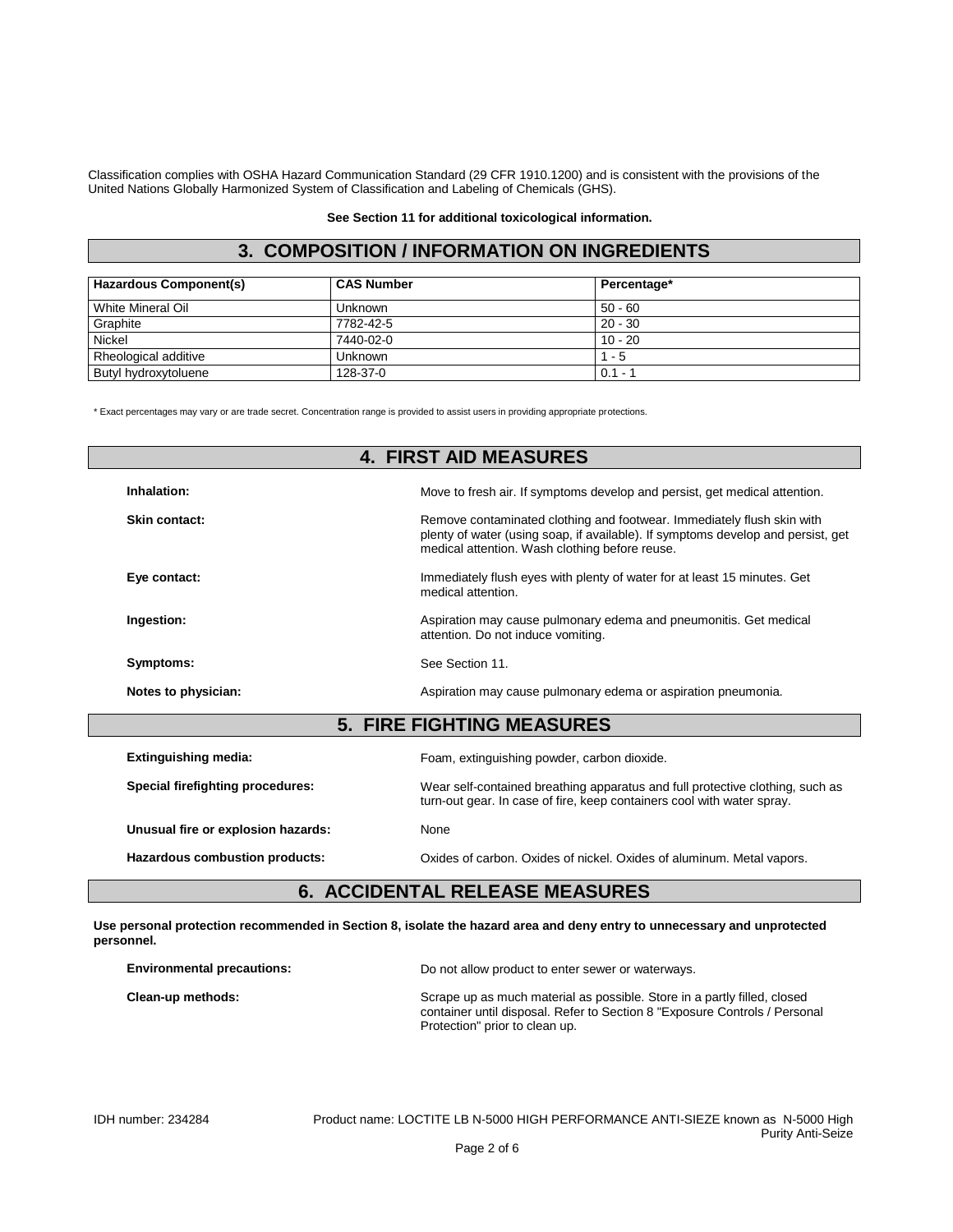## **7. HANDLING AND STORAGE**

**Handling:** Use only with adequate ventilation. Prevent contact with eyes, skin and clothing. Do not breathe vapor and mist. Wash thoroughly after handling. Keep container closed.

**Storage: Keep in a cool, well ventilated area away from heat, sparks and open flame.** Keep container tightly closed until ready for use.

**Engineering controls:** Use positive down-draft exhaust ventilation if general ventilation is insufficient

limit(s). Observe OSHA regulations for respirator use (29 CFR 1910.134).

to maintain vapor concentration below established exposure limits.

**For information on product shelf life, please review labels on container or check the Technical Data Sheet.**

### **8. EXPOSURE CONTROLS / PERSONAL PROTECTION**

**Employers should complete an assessment of all workplaces to determine the need for, and selection of, proper exposure controls and protective equipment for each task performed.**

| Hazardous Component(s) | <b>ACGIH TLV</b>                                                                                                          | <b>OSHA PEL</b>     | <b>AIHA WEEL</b> | <b>OTHER</b> |
|------------------------|---------------------------------------------------------------------------------------------------------------------------|---------------------|------------------|--------------|
| White Mineral Oil      | 5 mg/m3 TWA mist<br>5 mg/m3 TWA mist<br>10 mg/m3 STEL mist                                                                |                     | None             | None         |
| Graphite               | 5 mg/m3 PEL<br>Respirable fraction.<br>2 mg/m3 TWA<br>15 mg/m3 PEL Total<br>Respirable fraction.<br>dust.<br>15 MPPCF TWA |                     | None             | None         |
| <b>Nickel</b>          | 1.5 mg/m $3$ TWA<br>Inhalable fraction.                                                                                   | 1 mg/m3 PEL (as Ni) | None             | None         |
| Rheological additive   | None                                                                                                                      | None                | None             | None         |
| Butyl hydroxytoluene   | 2 mg/m3 TWA<br>Inhalable fraction and<br>vapor.                                                                           | None                | None             | None         |

**Respiratory protection:** Use NIOSH approved respirator if there is potential to exceed exposure

**Eye/face protection:** Safety goggles or safety glasses with side shields. Safety showers and eye

wash stations should be available. **Skin protection:** Neoprene or oil resistant gloves.

### **9. PHYSICAL AND CHEMICAL PROPERTIES**

**Physical state:** Paste Paste Paste Paste Paste Paste Paste Paste Paste Paste Paste Paste Paste Paste Paste Paste Paste Paste Paste Paste Paste Paste Paste Paste Paste Paste Paste Paste Paste Paste Paste Paste Paste Paste **Color:** Gray **Odor:** Petroleum<br> **Odor threshold:** Petroleum<br> **Petroleum**<br>
Not available. Odor threshold:<br>pH: **pH:**<br>
Vapor pressure:<br>
Vapor pressure:<br>  $\frac{1}{2}$  Mexico 25 mm hg (80 **Boiling point/range:** Not available.<br> **Melting point/ range:** Not available. **Melting point/ range:** Not available<br> **Specific gravity:** 1.2 ()GRP 1 **Specific gravity:** 1.2 ()GRP 1<br> **Vapor density:** Heavier than air. Vapor density: **Flash point: 218 °C (424.4 °F)**<br> **Flammable/Explosive limits - lower:** 218 °C (424.4 °F) **Flammable/Explosive limits - lower:** Not available.<br> **Flammable/Explosive limits - upper:** Not available. **Flammable/Explosive limits - upper:** Not available.<br> **Autoignition temperature:** Not available. **Autoignition temperature: Flammability:**<br> **Evaporation rate:**<br> **Evaporation rate:**<br> **Example 1** Slower than by **Solubility in water:** Negligible **Partition coefficient (n-octanol/water):** Not available. Partition coefficient (n-octanol/water):

**Vapor pressure:** < 5 mm hg (80 °F (26.7 °C)) Slower than butyl acetate. **VOC content:** The Essentially Zero (Exempt Compounds)<br> **Viscosity:** Not available. **Viscosity:** Not available.

IDH number: 234284 Product name: LOCTITE LB N-5000 HIGH PERFORMANCE ANTI-SIEZE known as N-5000 High Purity Anti-Seize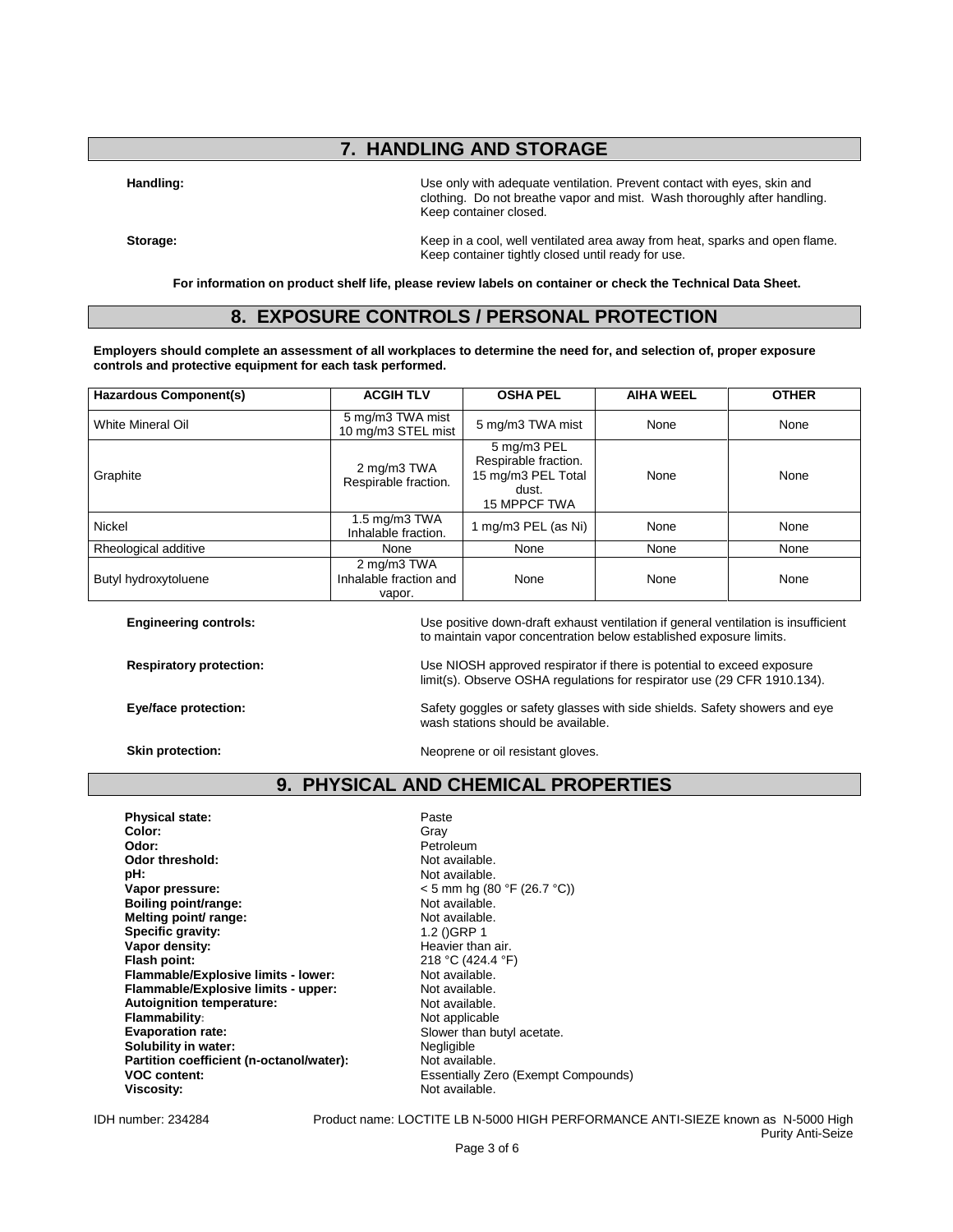**Decomposition temperature:** Not available.

|                                             | <b>10. STABILITY AND REACTIVITY</b>                                        |
|---------------------------------------------|----------------------------------------------------------------------------|
| Stability:                                  | Stable under normal conditions of storage and use.                         |
| Hazardous reactions:                        | Will not occur.                                                            |
| <b>Hazardous decomposition</b><br>products: | Oxides of carbon. Oxides of nickel. Oxides of aluminum. Metal oxide fumes. |
| Incompatible materials:                     | Strong oxidizing agents.                                                   |
| <b>Reactivity:</b>                          | Not available.                                                             |
| Conditions to avoid:                        | Keep away from heat, ignition sources and incompatible materials.          |
|                                             |                                                                            |

# **11. TOXICOLOGICAL INFORMATION**

**Relevant routes of exposure:** Skin, Inhalation, Eyes, Ingestion

#### **Potential Health Effects/Symptoms**

| Inhalation:          | May cause respiratory tract irritation.                   |
|----------------------|-----------------------------------------------------------|
| <b>Skin contact:</b> | Causes skin irritation. May cause allergic skin reaction. |
| Eye contact:         | Causes serious eye irritation.                            |
| Ingestion:           | May cause gastrointestinal tract irritation if swallowed. |

| <b>Hazardous Component(s)</b> | LD50s and LC50s                                                    | Immediate and Delayed Health Effects                                          |
|-------------------------------|--------------------------------------------------------------------|-------------------------------------------------------------------------------|
| White Mineral Oil             | None                                                               | Irritant                                                                      |
| Graphite                      | None                                                               | Luna                                                                          |
| Nickel                        | None                                                               | Allergen, Carcinogen, Irritant, Kidney,<br>Mutagen, Reproductive, Respiratory |
| Rheological additive          | None                                                               | No Data                                                                       |
| Butyl hydroxytoluene          | Oral LD50 (Mouse) = $1,040$ mg/kg<br>Oral LD50 (Rat) = $890$ mg/kg | Irritant, Mutagen                                                             |

| Hazardous Component(s) | <b>NTP Carcinogen</b>                               | <b>IARC Carcinogen</b> | <b>OSHA Carcinogen</b><br>(Specifically Regulated) |
|------------------------|-----------------------------------------------------|------------------------|----------------------------------------------------|
| White Mineral Oil      | No.                                                 | No                     | No                                                 |
| Graphite               | No                                                  | No                     | No                                                 |
| Nickel                 | Reasonably Anticipated to be<br>a Human Carcinogen. | Group 2B               | No                                                 |
| Rheological additive   | No                                                  | No                     | No                                                 |
| Butyl hydroxytoluene   | No                                                  | No                     | <b>No</b>                                          |

# **12. ECOLOGICAL INFORMATION**

**Ecological information:** Not available.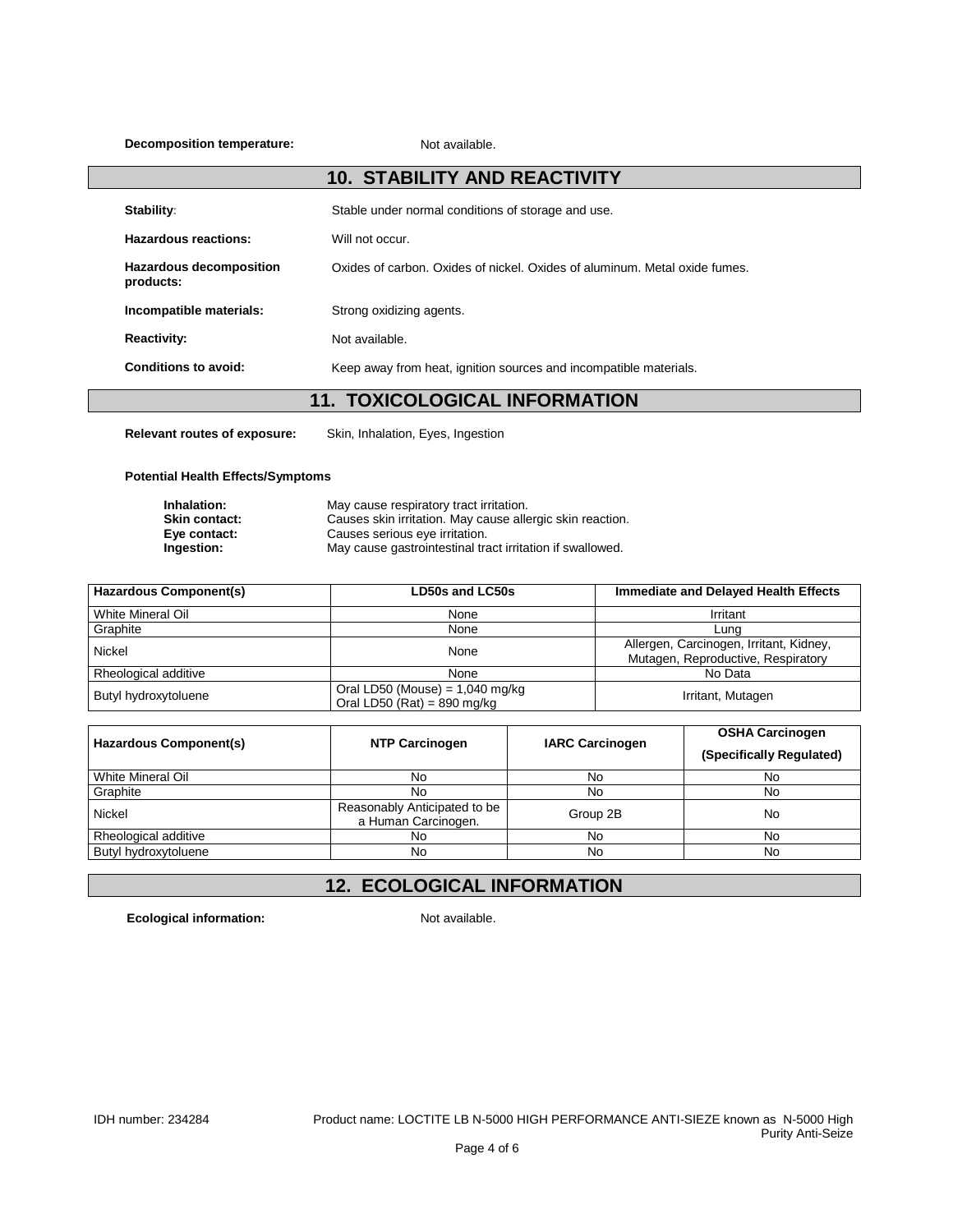## **13. DISPOSAL CONSIDERATIONS Information provided is for unused product only. Recommended method of disposal:** Follow all local, state, federal and provincial regulations for disposal. **Hazardous waste number:** Not a RCRA hazardous waste. **14. TRANSPORT INFORMATION The transport information provided in this section only applies to the material/formulation itself, and is not specific to any package/configuration. U.S. Department of Transportation Ground (49 CFR) Proper shipping name:** Not regulated<br> **Hazard class or division:** None **Hazard class or division:** None<br> **Identification number:** None **Identification number:** Packing group: None **International Air Transportation (ICAO/IATA) RQ, Environmentally hazardous substance, liquid, n.o.s.**<br>9 **Hazard class or division:** 9<br> **Identification number:** UN 3082 **Identification number: Packing group:** III **Water Transportation (IMO/IMDG) Proper shipping name:** RQ, ENVIRONMENTALLY HAZARDOUS SUBSTANCE, LIQUID, N.O.S. **Hazard class or division:** 9<br> **Identification number:** UN 3082 **Identification number:** UN<br>Packing group: III **Packing group:**

### **15. REGULATORY INFORMATION**

#### **United States Regulatory Information**

| <b>TSCA 8 (b) Inventory Status:</b><br><b>TSCA 12 (b) Export Notification:</b>                                | All components are listed or are exempt from listing on the Toxic Substances Control Act<br>Inventory.<br>None above reporting de minimis                                                                                                                                                       |
|---------------------------------------------------------------------------------------------------------------|-------------------------------------------------------------------------------------------------------------------------------------------------------------------------------------------------------------------------------------------------------------------------------------------------|
| <b>CERCLA/SARA Section 302 EHS:</b><br><b>CERCLA/SARA Section 311/312:</b><br><b>CERCLA/SARA Section 313:</b> | None above reporting de minimis.<br>Immediate Health, Delayed Health<br>This product contains the following toxic chemicals subject to the reporting requirements of<br>section 313 of the Emergency Planning and Community Right-To-Know Act of 1986 (40<br>CFR 372). Nickel (CAS# 7440-02-0). |
| <b>CERCLA Reportable quantity:</b><br><b>California Proposition 65:</b>                                       | Nickel (CAS# 7440-02-0) 100 lbs. (45.4 kg)<br>This product contains a chemical known in the State of California to cause cancer.                                                                                                                                                                |
| <b>Canada Regulatory Information</b>                                                                          |                                                                                                                                                                                                                                                                                                 |
| <b>CEPA DSL/NDSL Status:</b>                                                                                  | All components are listed on or are exempt from listing on the Canadian Domestic<br>Substances List.                                                                                                                                                                                            |

## **16. OTHER INFORMATION**

**This safety data sheet contains changes from the previous version in sections:** New Safety Data Sheet format.

**Prepared by:** Timothy Pratt, Regulatory Affairs Specialist

**Issue date:** 03/07/2017